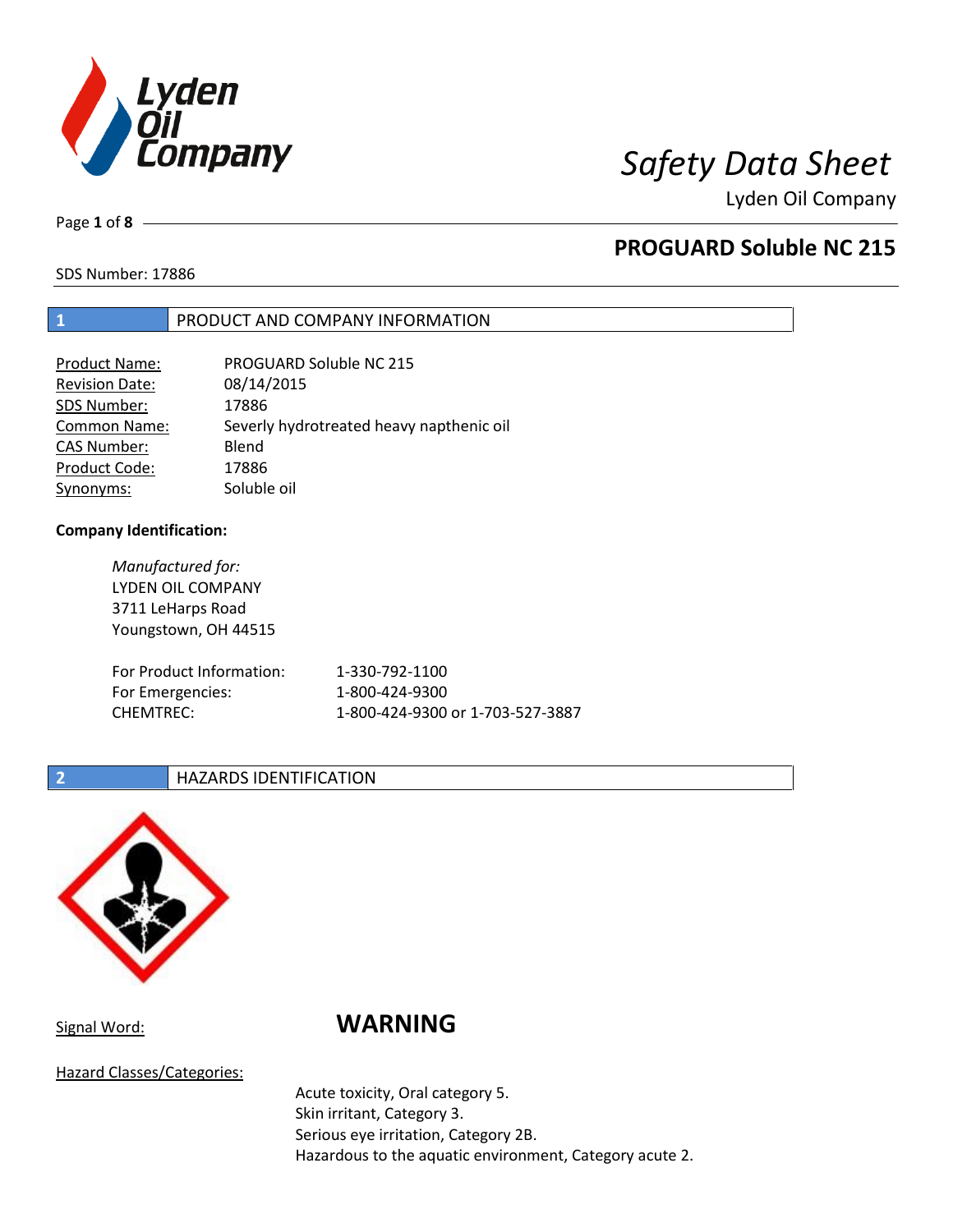

Page **2** of **8**

Lyden Oil Company

|                                 | <b>PROGUARD Soluble NC 215</b>                                                 |
|---------------------------------|--------------------------------------------------------------------------------|
| <b>SDS Number: 17886</b>        |                                                                                |
| Hazard Statement(s):            |                                                                                |
|                                 | H303: May be harmful if swallowed.                                             |
|                                 | H316: Causes mild skin irritation.                                             |
|                                 | H320: Causes eye irritation.                                                   |
|                                 | H401: Toxic to aquatic life.                                                   |
| <b>Precaution Statement(s):</b> |                                                                                |
|                                 | P101: If medical advice is needed, have product container or label at<br>hand. |
|                                 | P102: Keep out of reach of children.                                           |
|                                 | P103: Read label before use.                                                   |
|                                 | P273: Avoid release to the environment.                                        |
|                                 | P302+352: IF ON SKIN: Wash with plenty of water.                               |
|                                 | P305+351+338: IF IN EYES: Rinse cautiously with water for several              |
|                                 | minutes. Remove contact lenses if present and easy to $do$ – continue          |
|                                 | rinsing.                                                                       |
|                                 | P301: IF SWALLOWED:                                                            |
|                                 | P330: Rinse mouth.                                                             |
|                                 | P312: Call a POISON CENTER/ doctor if you feel unwell.                         |
| Other Hazard Statement(s):      |                                                                                |
|                                 | Repeated exposure may cause skin dryness or cracking.                          |

**3 COMPOSITION** / INFORMATION ON INGREDIENTS

Ingredients:

*Mixture of the substances listed below with nonhazardous additions.*

| <b>Chemical Name</b>                                   | <b>CAS Number</b> | Percentage  |
|--------------------------------------------------------|-------------------|-------------|
| Distillates (petroleum), hydrotreated heavy naphthenic | 64742-52-5        | 80-95       |
| Sodium Sulfonate                                       | 68608-26-4        | $\leq 4$    |
| 2-Butoxyethanol                                        | 111-76-2          | $\langle$ 2 |
| Diethylene Glycol                                      | 111-46-6          | $\leq$ 3    |
| Hexylene Glycol                                        | 107-41-5          | $\langle$ 2 |

*\*Any concentration shown as a range is to protect confidentiality or is due to batch variation.*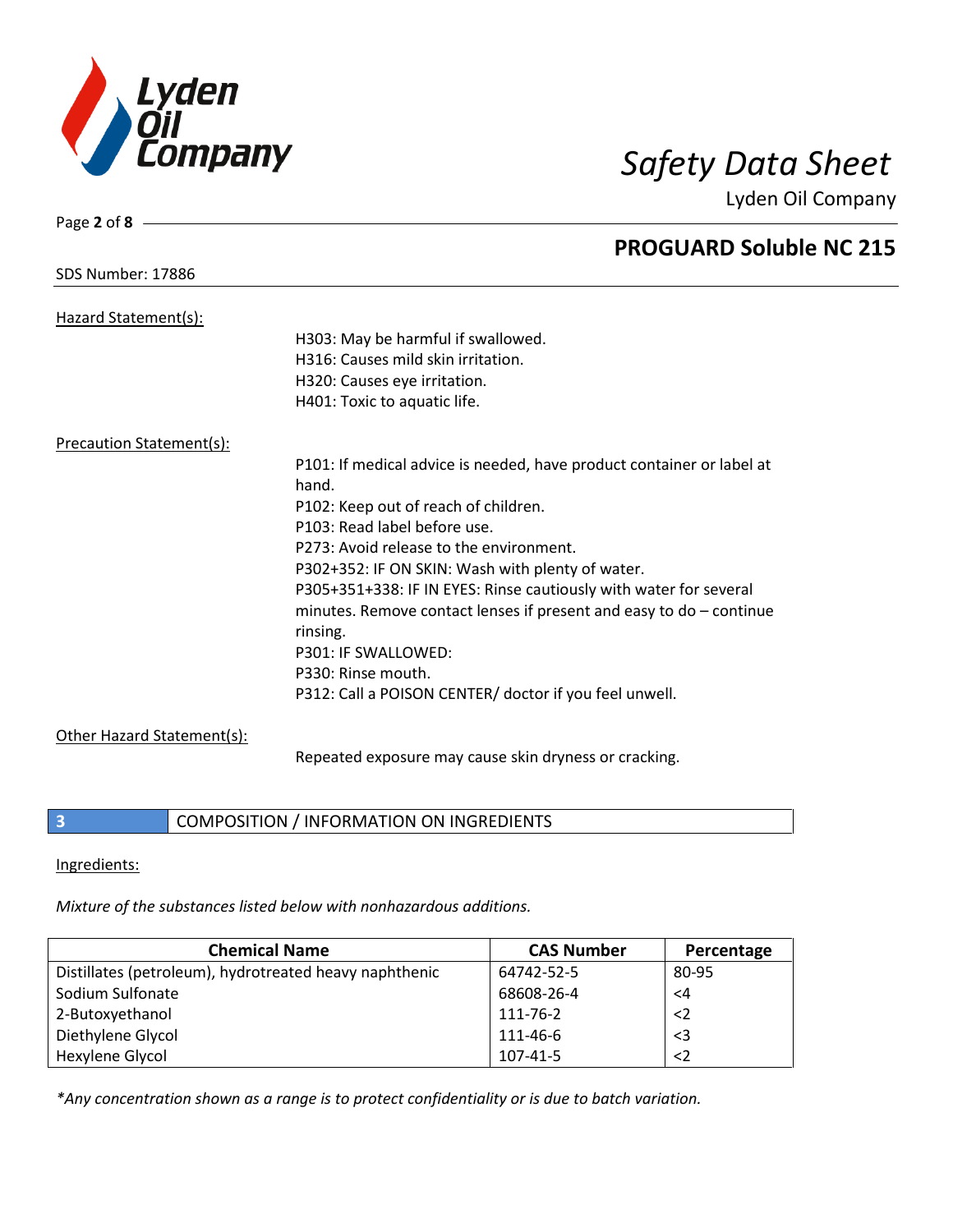

Lyden Oil Company

SDS Number: 17886

Page **3** of **8**

# **4** FIRST AID MEASURES Description of First Aid Measures: Inhalation: If symptoms develop, move victim to fresh air. If symptoms persist, obtain medical attention. Skin Contact: Wash with soap and water. Remove contaminated clothing and wash before reuse. Get medical attention if needed. Eye Contact: Rinse opened eye for several minutes under running water. If symptoms persist, consult medical attention. Ingestion: Rinse mouth with water. If symptoms develop, obtain medical attention. Symptoms and Effects, both acute and delayed: No further relevent data available. Recommended Actions: Treat symptomatically. Call a doctor or poison control center for guidance. **5 FIRE FIGHTING MEASURES** Recommended Fire-Extinguishing Equipment: Use dry powder, foam, or carbon dioxide fire extinguishers. Water may be ineffective in fighting an oil fire unless used by experienced fire fighters.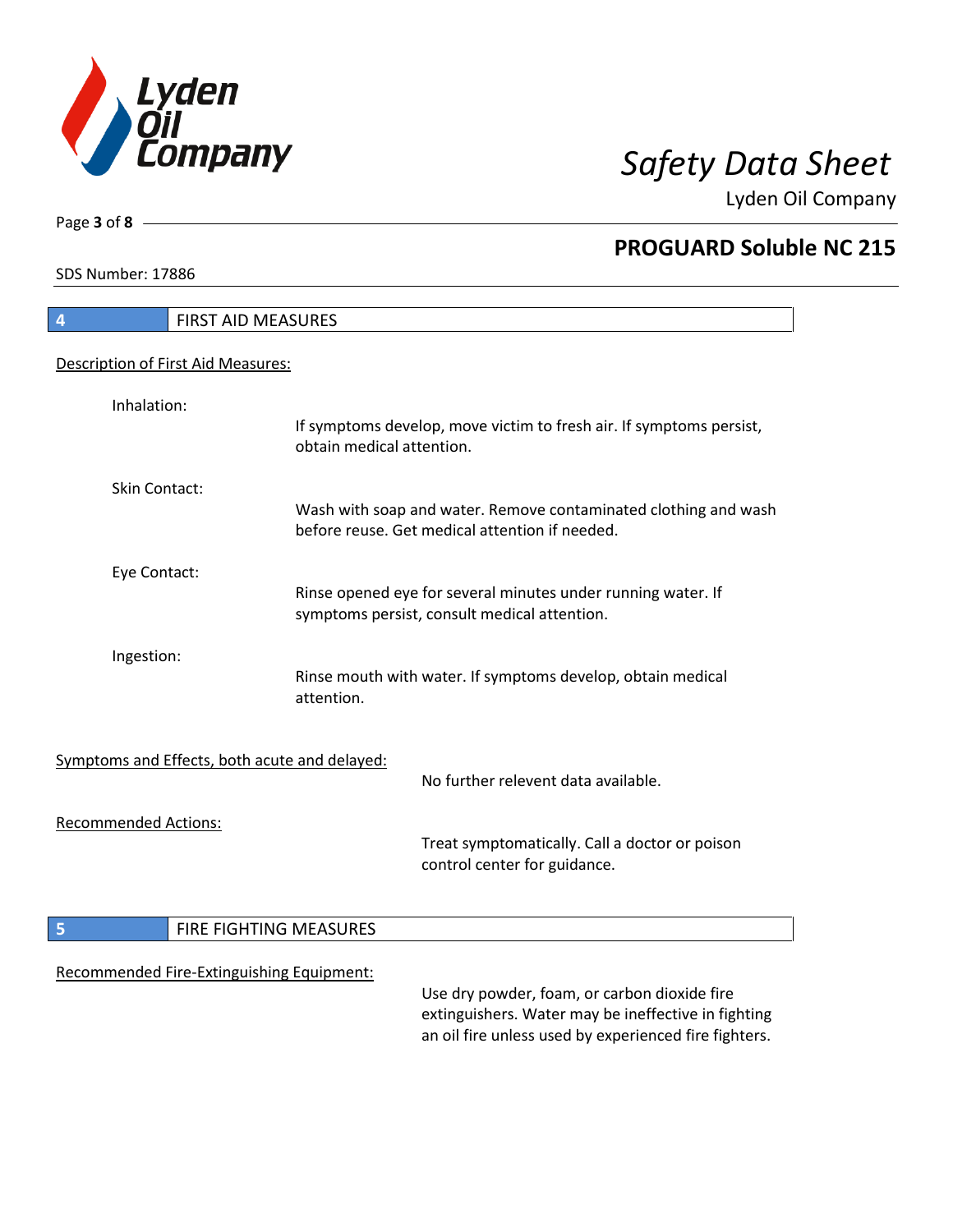

Lyden Oil Company

| <b>SDS Number: 17886</b> |  |
|--------------------------|--|
|--------------------------|--|

Page **4** of **8**

Possible Hazards During a Fire:

Hazardous combustion products may include: A complex mixture of airborne solid and liquid particulates and gases (smoke). Carbon monoxide. Unidentified organic and inorganic compounds.

Recommendations to Firefighters:

No special measures required.

| $6\overline{6}$                    | <b>ACCIDENTAL RELEASE MEASURES</b> |                                                                                                                     |  |
|------------------------------------|------------------------------------|---------------------------------------------------------------------------------------------------------------------|--|
| <b>Personal Precautions:</b>       |                                    | Avoid contact with skin, eyes, and clothing.<br>Keep away from sources of ignition.                                 |  |
| <b>Emergency Procedures:</b>       |                                    | Contain spilled material, collect in suitable and<br>properly labeled containers.                                   |  |
| <b>Environmental Precautions:</b>  |                                    | Do not allow to reach sewage system or any water<br>course.<br>Do not allow to enter ground waters.                 |  |
| <b>Cleanup Procedures:</b>         |                                    | Pick up excess with inert absorbant material.                                                                       |  |
| $\begin{array}{c} \n7 \end{array}$ | <b>HANDLING AND STORAGE</b>        |                                                                                                                     |  |
| <b>Handling Precautions:</b>       |                                    | Handle with care and avoid spillage on the floor.<br>Do not cut, weld, drill, grind, braze, or solder<br>container. |  |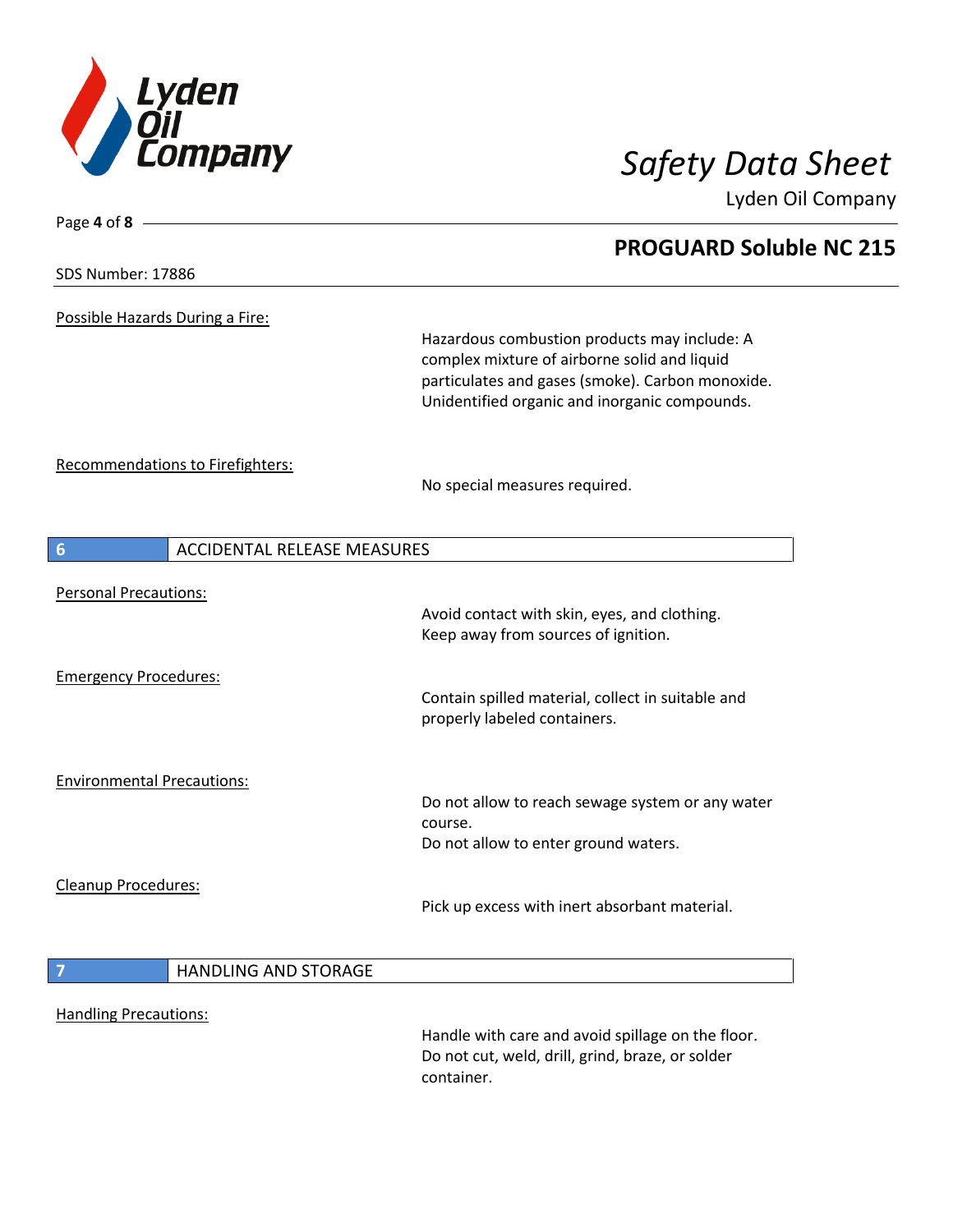

Lyden Oil Company

SDS Number: 17886

Page **5** of **8**

### Storage Requirements:

Keep container tightly sealed. Keep away from sources of ignition.

### **8** EXPOSURE CONTROLS / PERSONAL PROTECTION

### Exposure Limits:

-64742-52-5 Distillates (petroleum), hydrotreated heavy naphthenic (80-95%):

ACGIH TLV - Short-term value: 10mg/m<sup>3</sup> Long-term value: 5mg/m<sup>3</sup> OSHA PEL - Long-term value: 5mg/m<sup>3</sup>

-111-76-2 2-Butoxyethanol (<2%):

OSHA PEL – Long-term value:  $120$ mg/m<sup>3</sup>, 25 ppm OSHA TWA – Long-term value: 25 ppm ACGIH TWA – Long-term value: 25 ppm

-107-41-5 Hexylene Glycol (<2%):

OSHA Ceiling Limit  $-125$ mg/m<sup>3</sup>, 25 ppm

### Engineering Controls:

All ventilation should be designed in accordance with OSHA standard (29 CFR 1910.94).

### Personal Protective Equipment:

Wash hands before breaks and at the end of work. Use safety glasses and gloves.

# **9** PHYSICAL AND CHEMICAL PROPERTIES

Color: Brown Physical State: Liquid

Odor: Data not available Odor Threshold: Data not available pH: Data not available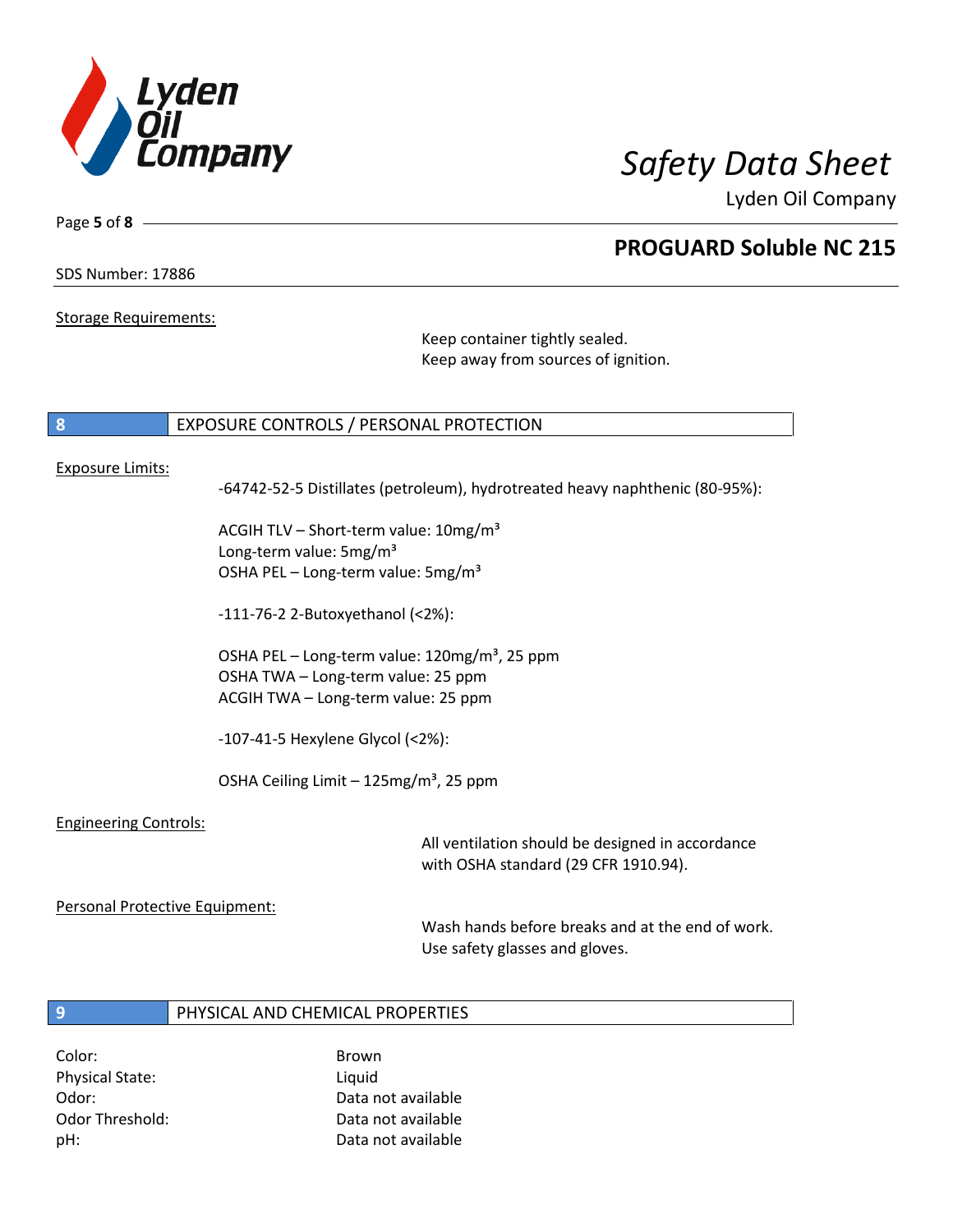

Lyden Oil Company

# SDS Number: 17886

Page **6** of **8**

| <b>Melting Point:</b>         |
|-------------------------------|
| <b>Boiling Point:</b>         |
| <b>Boiling Range:</b>         |
| Flash Point:                  |
| <b>Evaporation Rate:</b>      |
| Flammability:                 |
| <b>Flammability Limits:</b>   |
| Vapor Pressure:               |
| Vapor Density:                |
| <b>Relative Density:</b>      |
| Solubilities:                 |
| <b>Partition Coefficient:</b> |
| Auto-Ignition Temperature:    |
| Decomposition Temperature:    |
| Viscosity:                    |

 $-30^\circ$  F  $500°$  F Data not available 177° C / 350.1° F (COC Method) Data not available Data not available Data not available Data not available Data not available  $0.91$  (where water = 1) Emulsifiable in water Data not available Data not available Data not available Data not available

# **10** STABILITY AND REACTIVITY

| Stability:                     | Stable under normal conditions.                                  |
|--------------------------------|------------------------------------------------------------------|
| Reactivity:                    | Not reactive under normal conditions.                            |
| Conditions to Avoid:           | Extreme temperature, sparks, open flame, and<br>direct sunlight. |
| Hazardous Reactions:           | No known hazardous reactions.                                    |
| <b>Incompatible Materials:</b> | No further relevant information available.                       |
| <b>Decomposition Products:</b> | Hazardous decomposition products are not<br>expected to form.    |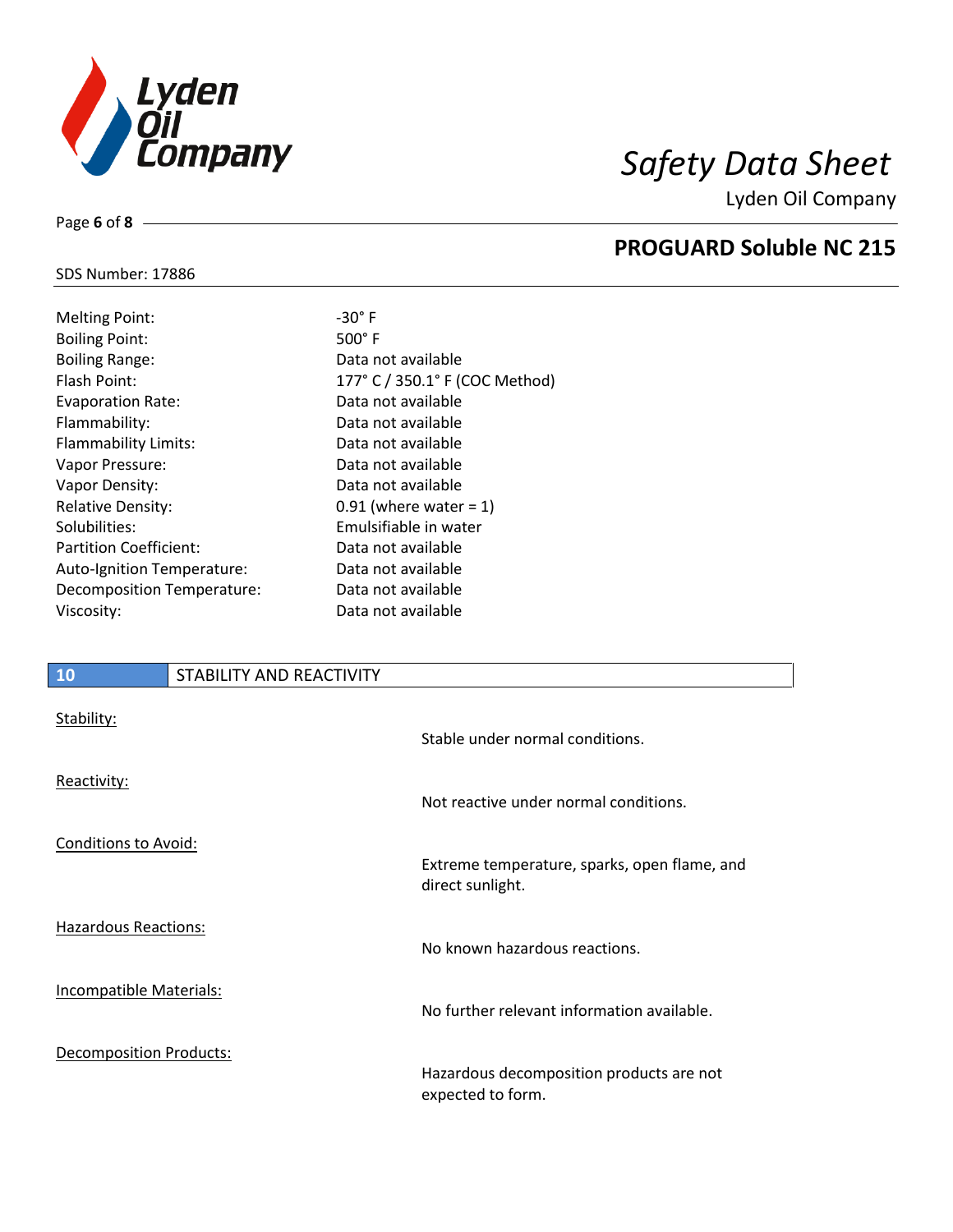

Lyden Oil Company

SDS Number: 17886

Page **7** of **8**

| <b>11</b><br><b>TOXICOLOGICAL INFORMATION</b>                                      |                                                                                                                           |
|------------------------------------------------------------------------------------|---------------------------------------------------------------------------------------------------------------------------|
|                                                                                    |                                                                                                                           |
| Routes of Exposure:                                                                | Skin and eye contact are the primary routes of<br>exposure although exposure may occur following<br>accidental ingestion. |
| <b>Exposure Effects:</b>                                                           | Repeated skin contact may cause dermatitis or an<br>oil acne.                                                             |
| <b>Measures of Toxicity:</b>                                                       | No test data available.                                                                                                   |
| Carcinogenic/Mutagenic Precautions:                                                | Non-carcinogenic and not expected to be<br>mutagentic.                                                                    |
| 12<br><b>ECOLOGICAL INFORMATION</b>                                                |                                                                                                                           |
| <b>Ecological Precautions:</b>                                                     | Avoid exposing to the environment.                                                                                        |
| <b>Ecological Effects:</b><br>No specific environmental or aquatic data available. |                                                                                                                           |
| <b>DISPOSAL CONSIDERATIONS</b><br>13                                               |                                                                                                                           |
| Disposal Methods:                                                                  | Dispose of waste material in accordance with all<br>local, state, and federal requirements.                               |
| Disposal Containers:                                                               | Use properly approved container for disposal.                                                                             |
| <b>Special Precautions:</b>                                                        | Do not flush to surface waters or drains.                                                                                 |